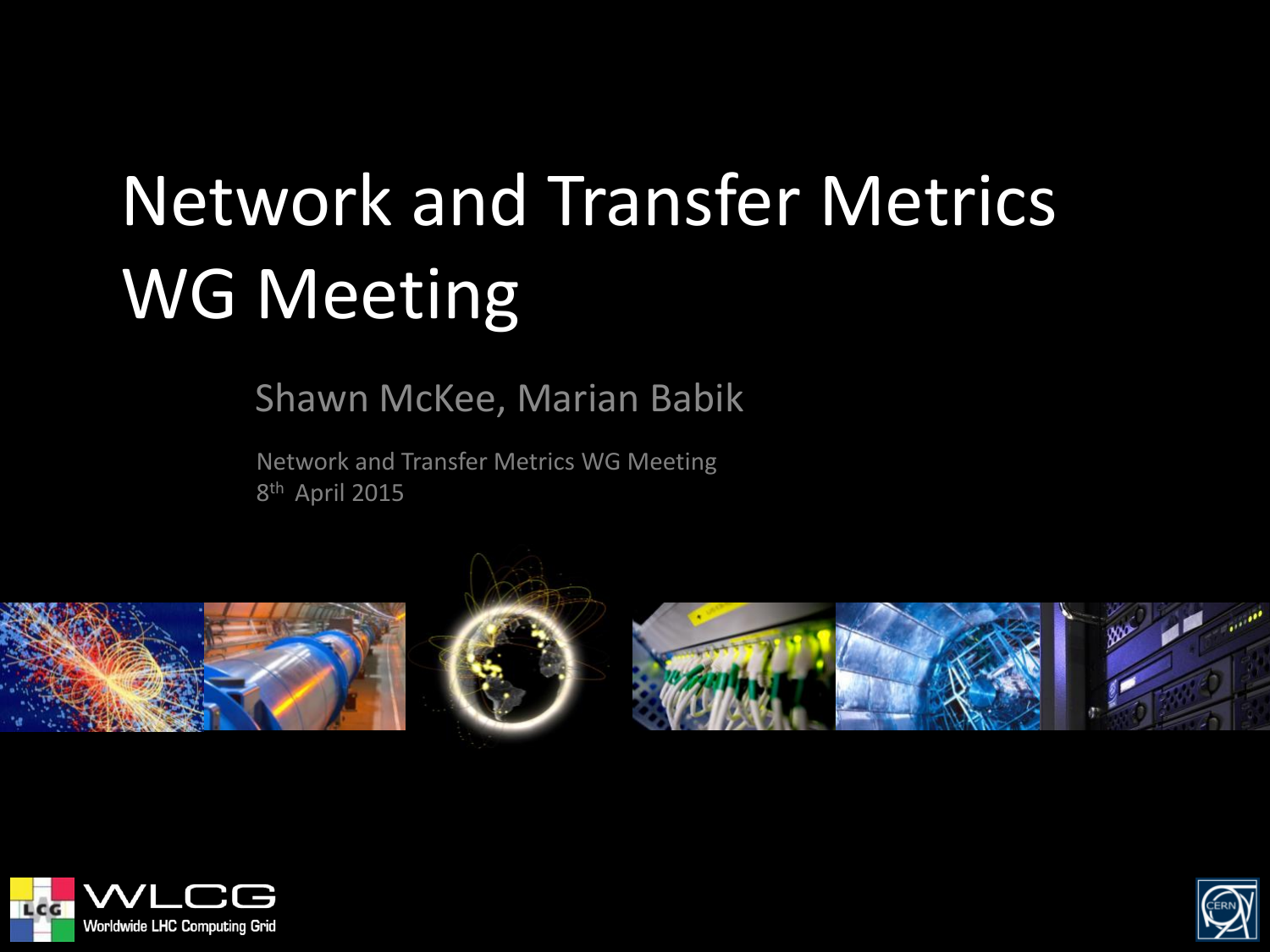## **Outline**

- **Next Meetings/Events** 
	- 6 May, 3 June, 8 July, 2 Sept all at 4pm CEST
	- CHEP talk attached in indico, please send your comments
	- CHEP paper deadline  $17<sup>th</sup>$  May input from experiments needed
		- Input to use cases document still missing !
- **Today**
- perfSONAR status
	- **Mesh configuration changes**
	- **Operations status**
- Network performance incidents
- esmond status/plans
- Integration projects

LCG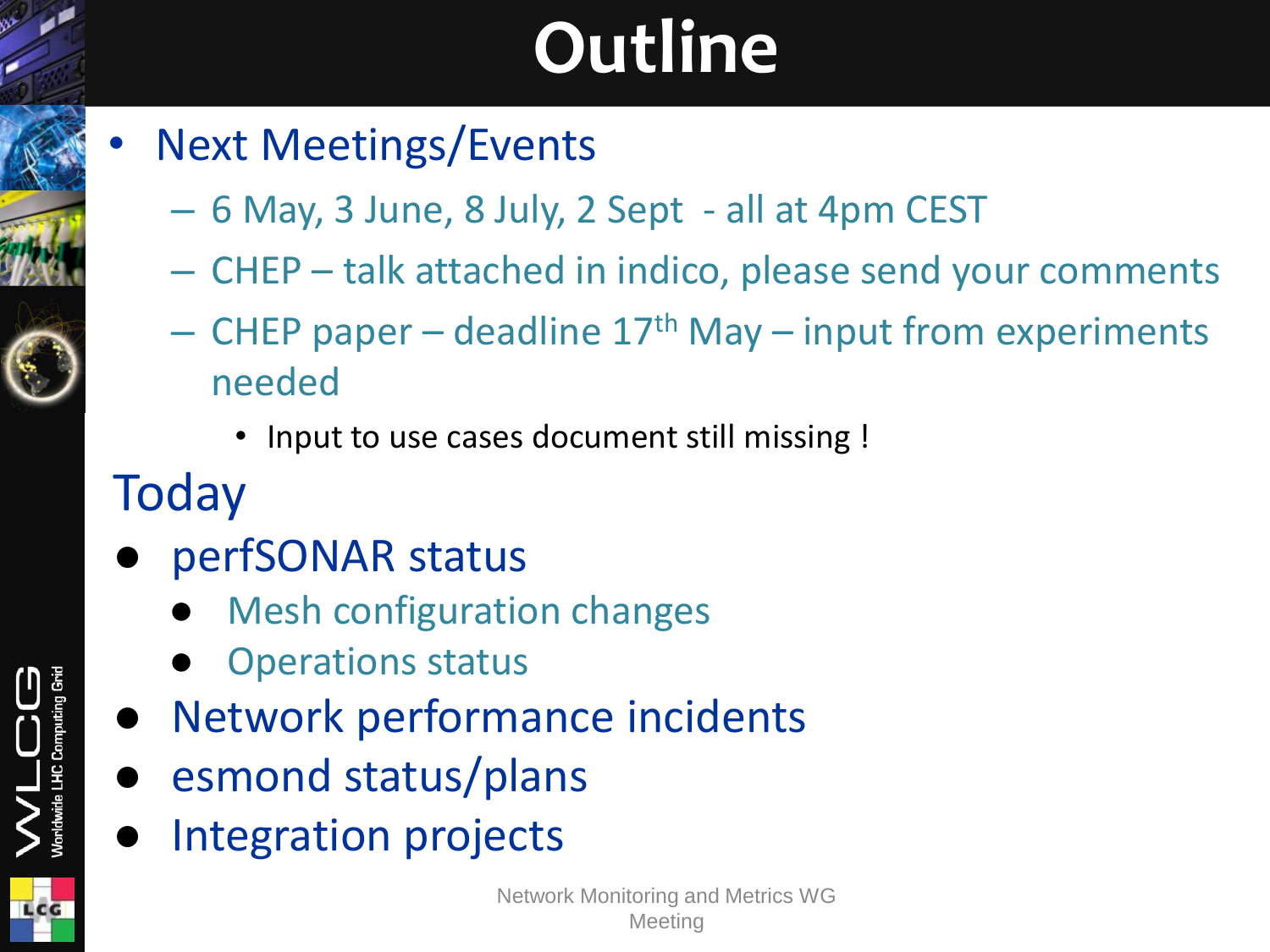### **perfSONAR Status**

Grid

V<br>Worldwide LHC Comp

**LCG**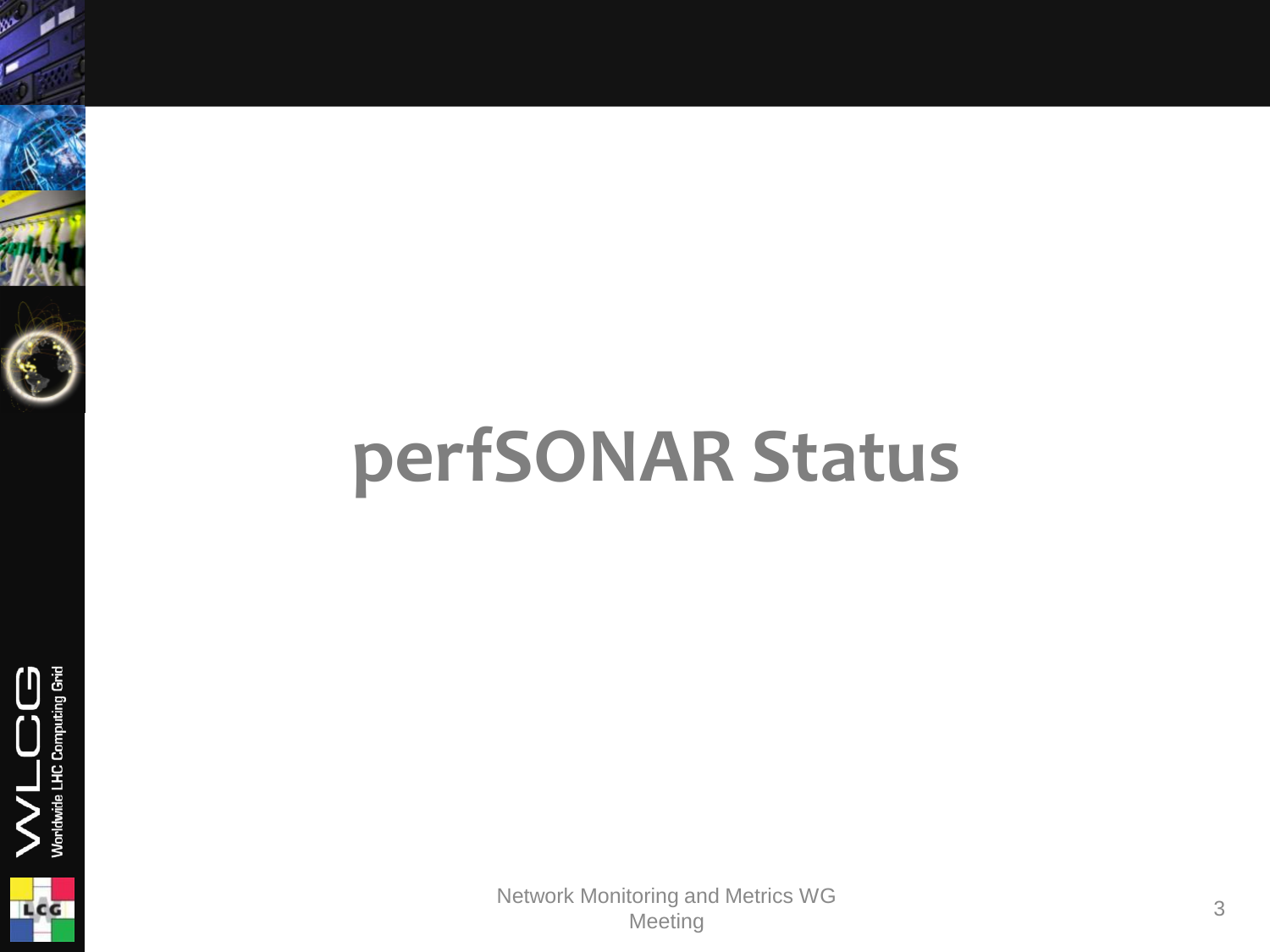# **Mesh Configuration changes**

- Added DebugMesh AGLT2 SARA
- Added Belle II mesh lead by Malachi Schram
- Added Global mesh aimed at integrating Tier3s
- Removed BNL from certain meshes to decrease the load now only in US ATLAS and WLCG
- Changed parameters for the default latency tests  $-$  increased sample count from 300 to 600
- Dual-stack mesh

LCG

- Currently using same parameters for IPv4 as default shall we merge ?
- Test frequency can be lowered if necessary any update ?
- UK mesh contains two nodes for Manchester
	- DE mesh contains UKI-NorthGrid-Shef-HEP
	- Configuration interface at <https://oim.grid.iu.edu/oim/meshconfig>
		- You need to be registered in OIM and authorized to access
		- Please contact me or Shawn if you have issues

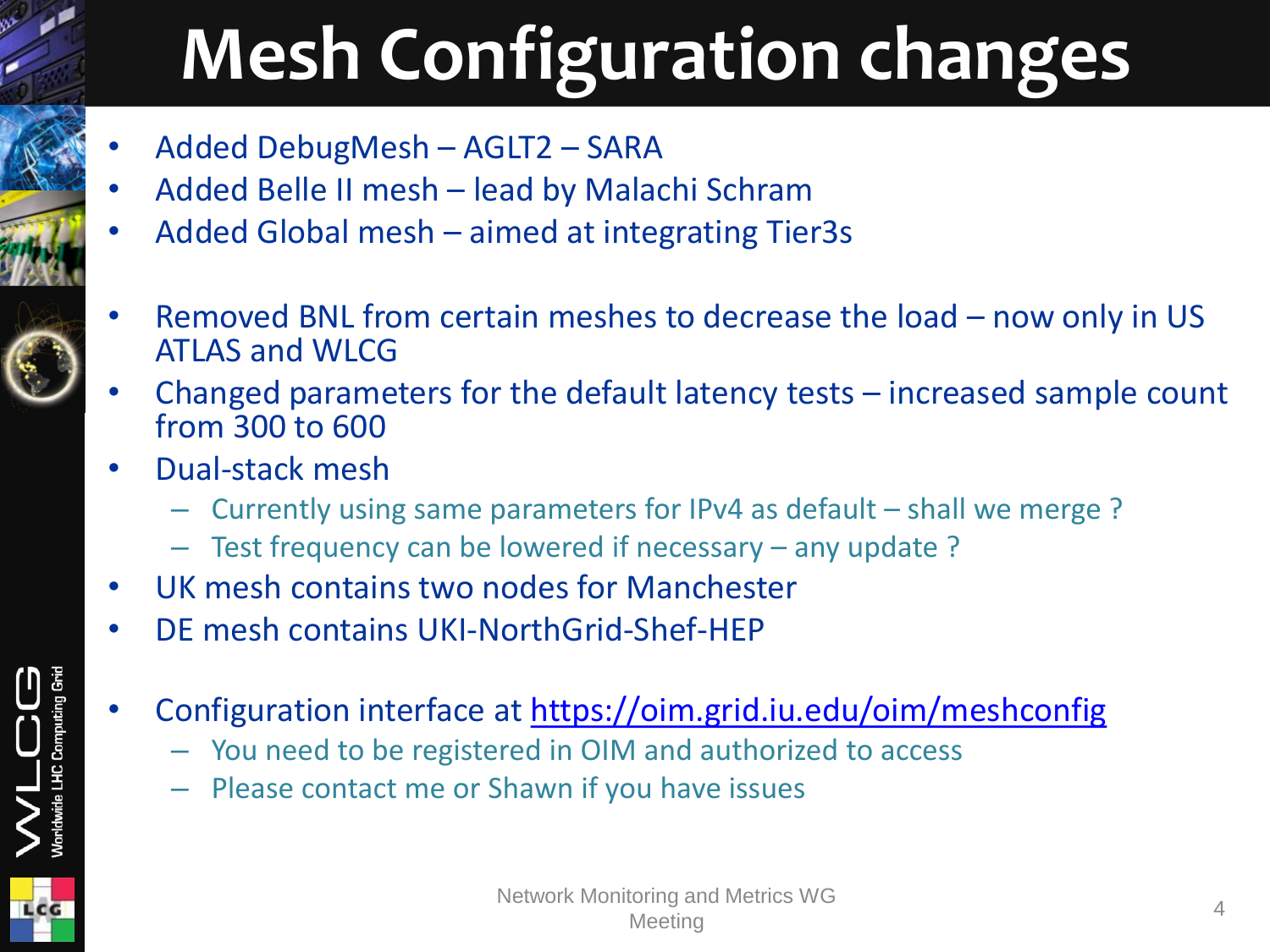### **perfSONAR operations**

- 3.4.2 release status
- http://grid-monitoring.cern.ch/perfsonar\_report.txt:
	- WLCG perfSONAR service status report on 2015-04-08  $04:02:24.048580 == == == ==$
	- Active perfSONAR instances: 233
	- Registered/monitored perfSONAR instances: 259
	- perfSONAR-PS versions deployed:
	- 3.4.1 : 33
	- 3.4.2 : 172
	- Unknown: 26
	- Incorrectly configured (failing >4 metrics): 26
- Please check status of sonars in your region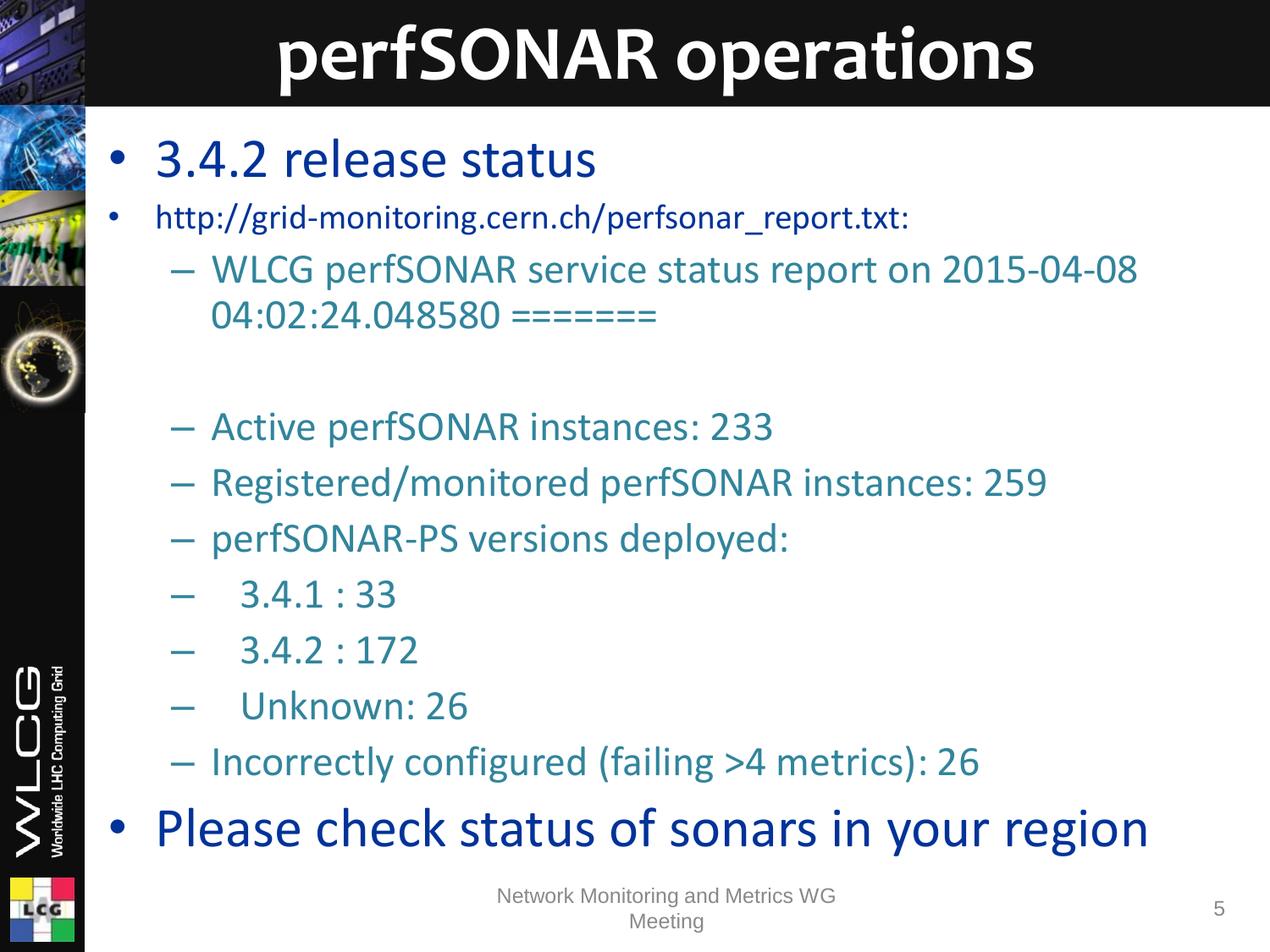## **perfSONAR operations**

- For LHCOPN/LHCONE on-going investigation if sonars are consistently delivering metrics
	- Significant improvement observed after 3.4.2
- Wrote data completeness check
	- Active sonars (participating in a mesh): 233
	- Latency sonars (OPN mesh): 13
	- Theoretical size of full mesh: 156
	- Total number of working links (both directions): 156
	- Ratio: 100.00
	- Bandwidth sonars (WLCG mesh): 110
	- Theoretical size of full mesh: 11990
	- Total number of working traces (both directions): 9690
	- Ratio: 80.82
- Plan

LHC Com

– Start with a planned top-k ramp up in the WLCG Latency

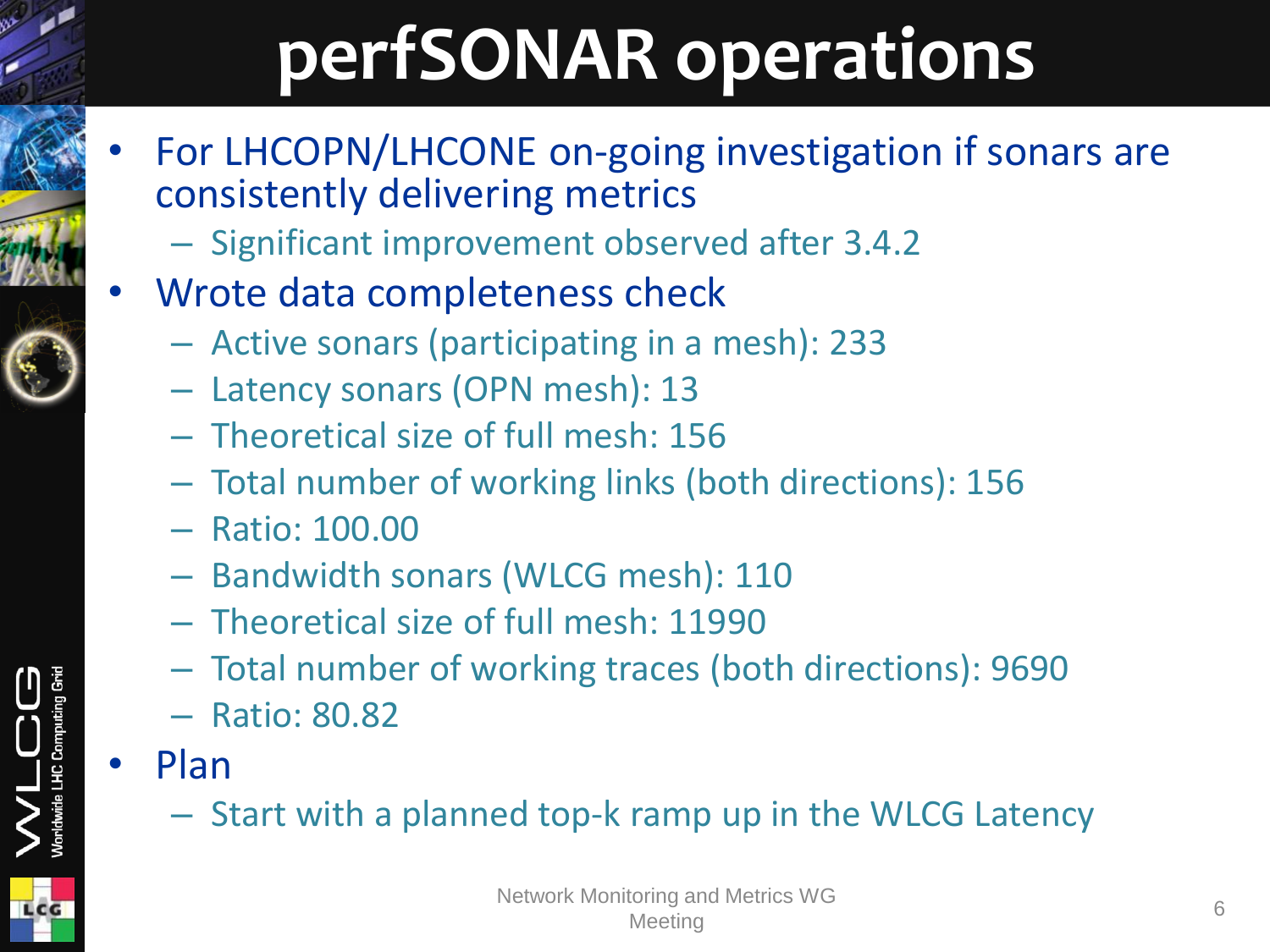### **perfSONAR operations**

### Security – CVE

– CVE released 2nd of April 2015 for cassandra, which is used by the perfSONAR measurement archive software, esmond. NO action required to protect perfSONAR Toolkit since vulnerable ports are both disabled and firewalled.

### • Infrastructure monitoring

- Added check\_memory (checks 4GB minimum requirement)
- Added 3.4.2 as minimum version
- Increased time-range for bw tests to 7200 seconds
- Already in test, should move to production tomorrow



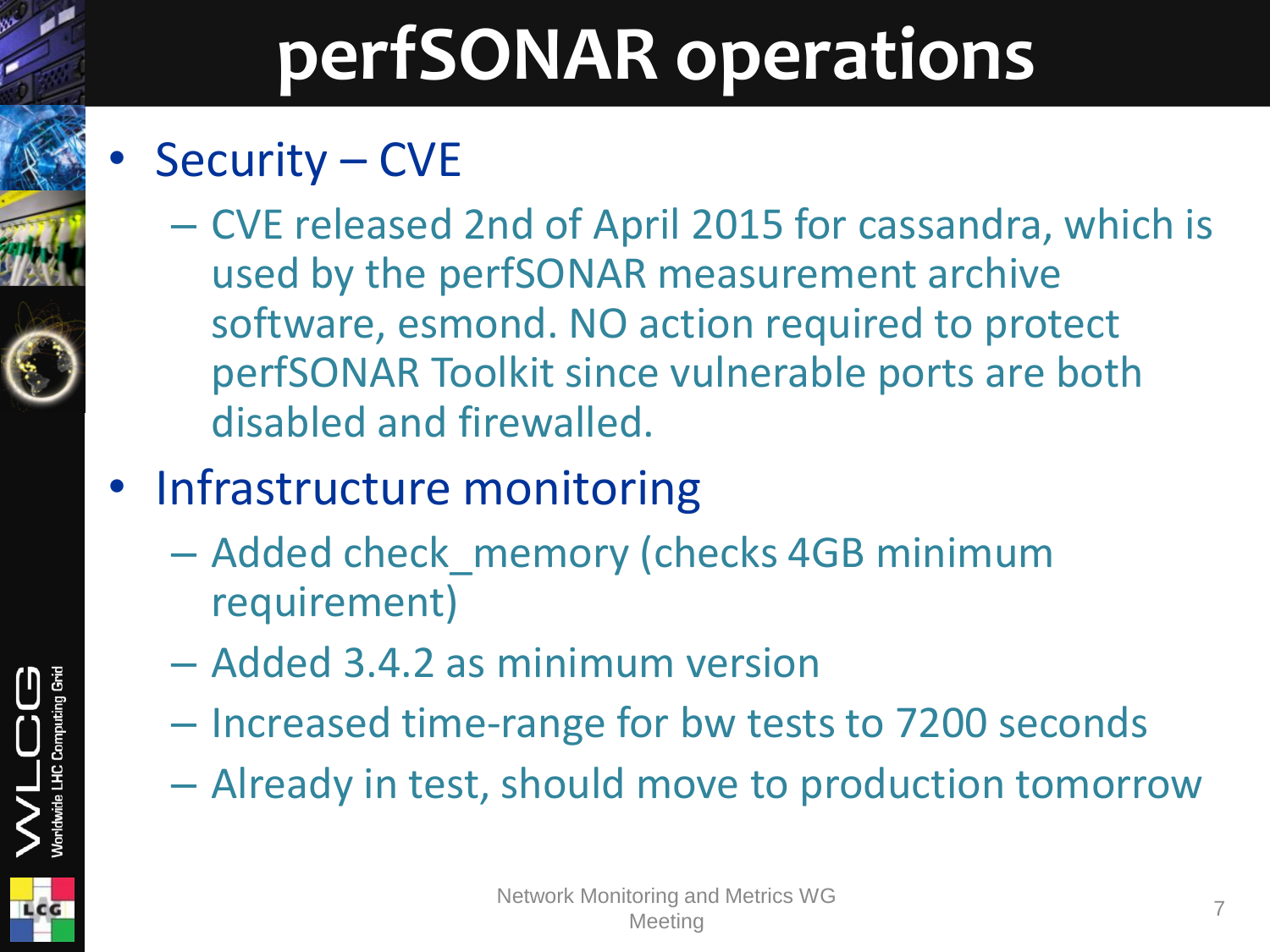

### **Network Incidents Follow up**



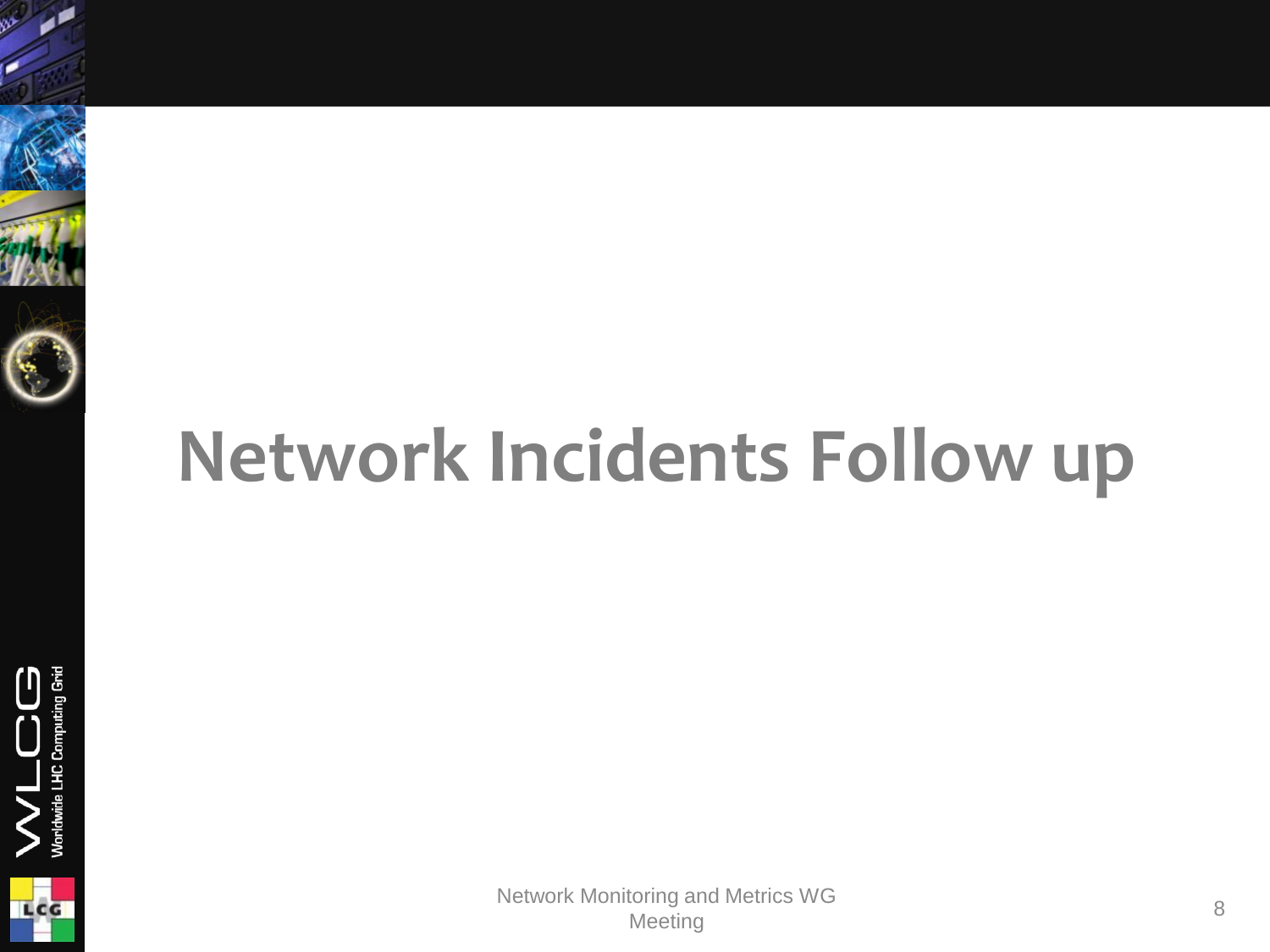# **Network Incidents Follow up**

- Discussed at the WLCG ops coordination, agreed to start with it as is with possible modifications once we gain more experience
- **Experiments** 
	- Report to mailing list (wlcg-network-throughput) or GGUS SU (TBD) GGUS SU will be backed by the mailing list (initial members are experiments and transfer contacts and WLCG perfsonar support unit)
	- WLCG perfSONAR support unit to confirm if this is network issue contacts sites
	- Concerned sites report to their R&E informing mailing list
	- List of on going incidents on WG page (https://twiki.cern.ch/twiki/bin/view/LCG/NetworkTransferMetrics#Net work Performance Incidents)
- **Sites** 
	- Report to their NREN or provider, inform mailing list
	- Escalate to WLCG operations coordination to resolve inter-site issues

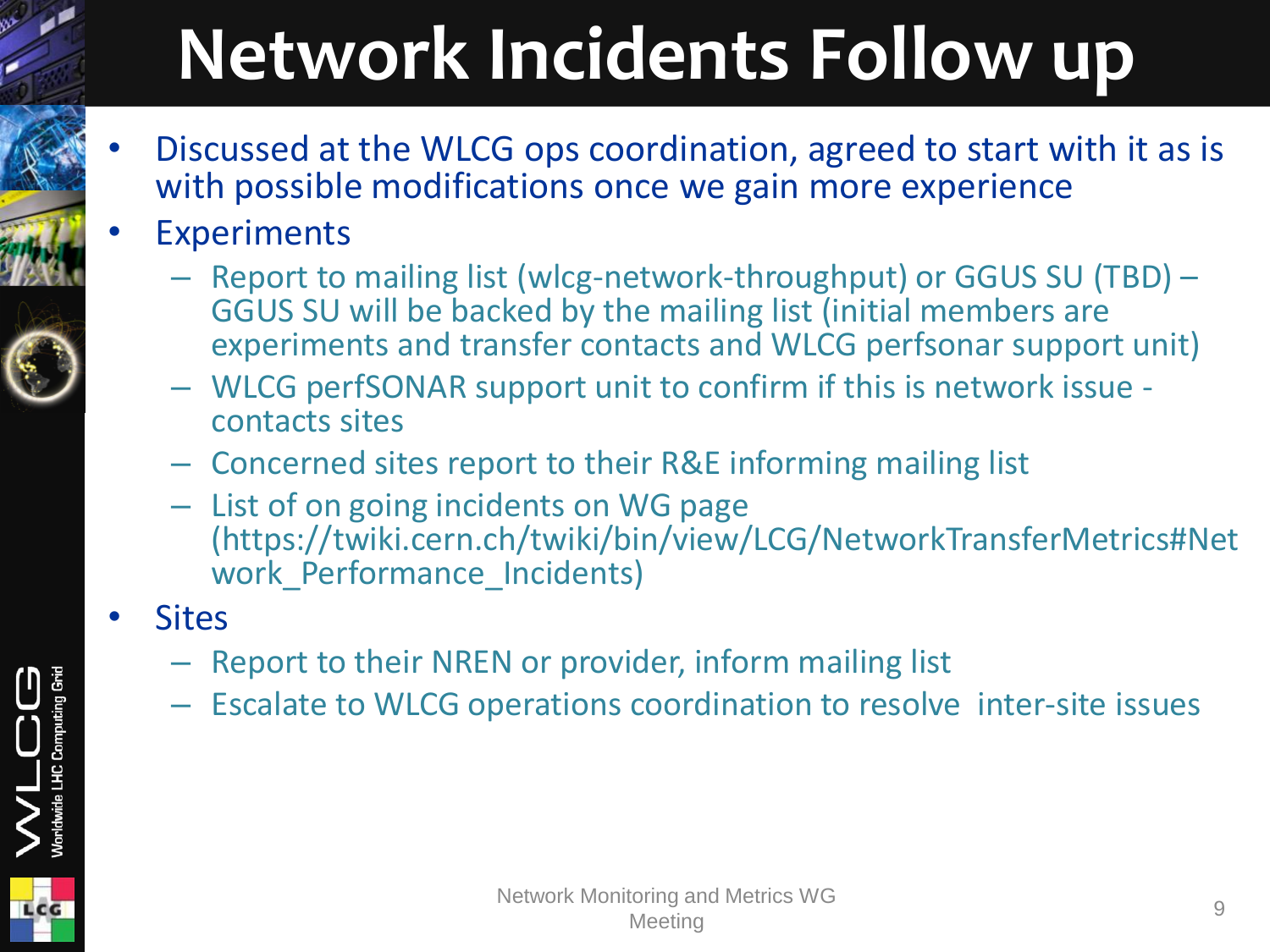







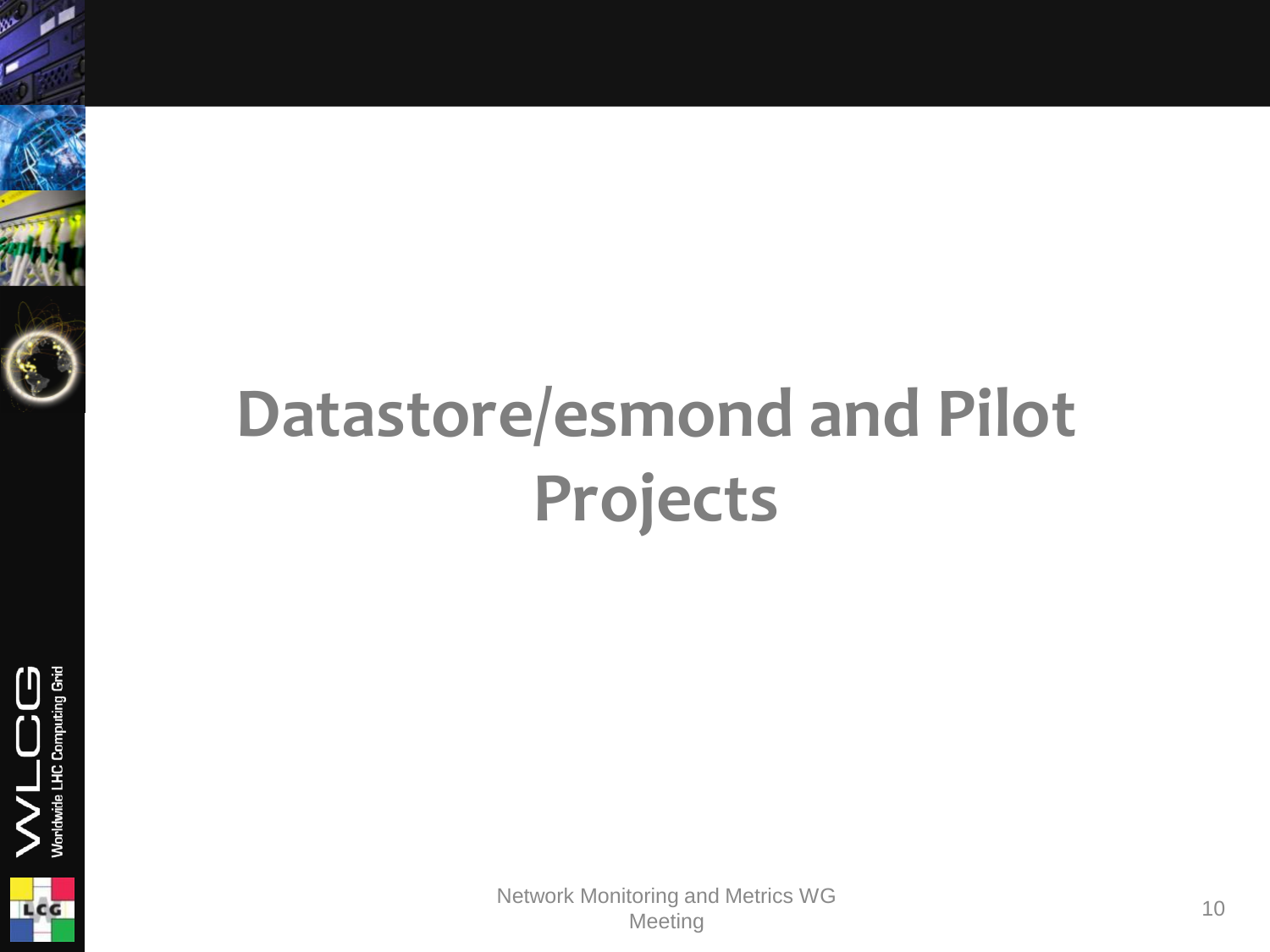### **esmond Status/Plans**

- Validation work on-going getting metrics to check accuracy and coverage/completeness of the data collection
	- Check if content in esmond matches local MAs (via sampling)
	- Check if esmond content is accurate

Network Monitoring and Metrics WG onlig and Menics we are a set of the state of the 11 Meeting 11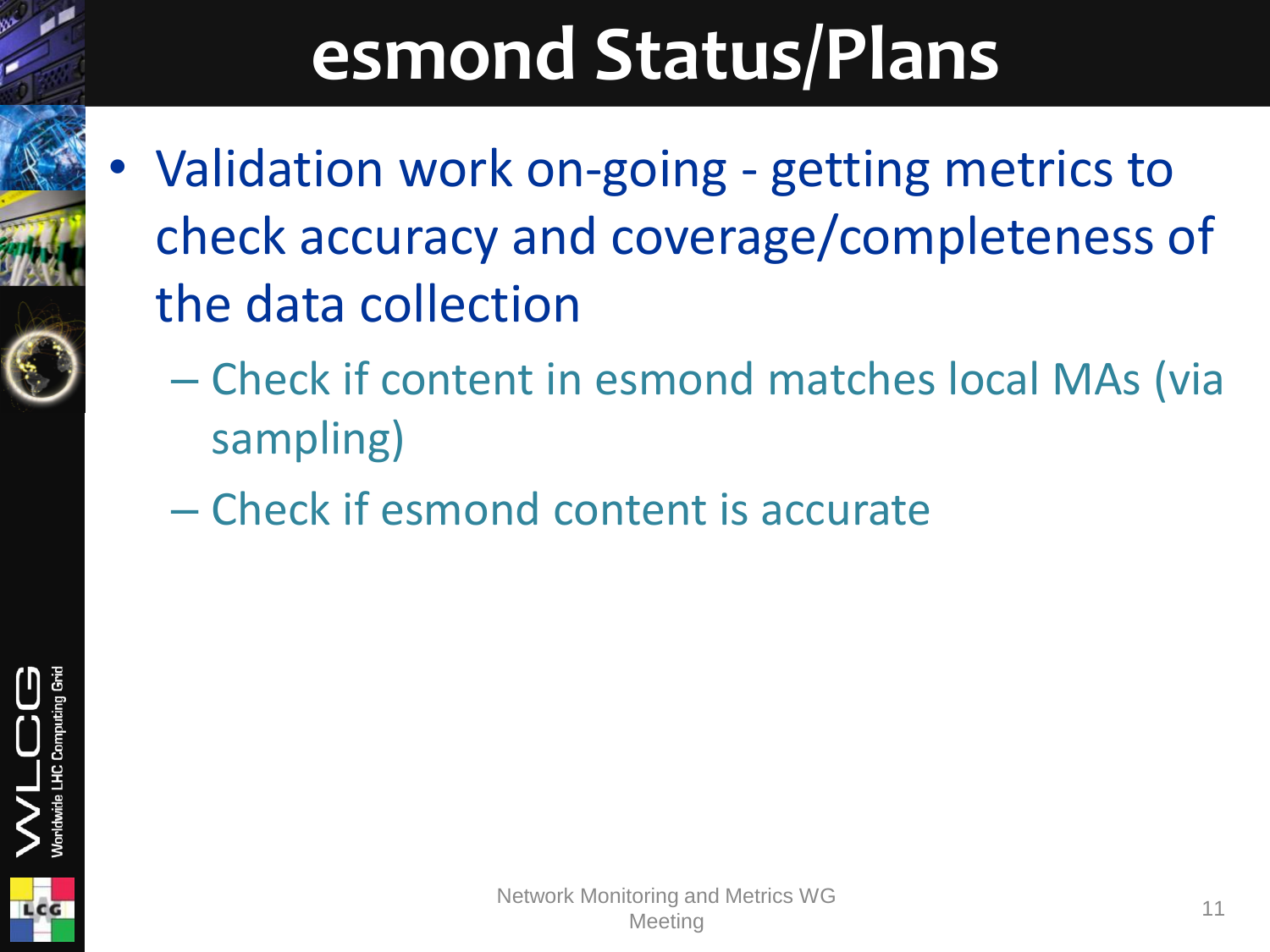### **Experiments Interface to Esmond**

- RSV probes (OSG) collecting metrics
- esmond (OSG) datastore
- esmond2mq Henryk developed a prototype in python
	- Update from Henryk TBD
	- Retrieves all data (meta+raw) from esmond depending on existing mesh configs
	- Publishes to a topic
- Proximity/topology service
	- Work on-going to get initial version (proximity.cern.ch) started with site-based mappings
	- Fetch active SEs from FTS and map them via SITEs to perfSONARs
	- Fetch SEs from site topology and map them to perfSONARs
	- Mapping/translation of services (service to service; storage to sonar, sonar to storage), service to site (sonar to site) to be accessible via API (JSON)
	- Plan: Test different algorithms (site mapping, traceroutes, geoip)
	- Evaluate if existing tools can be reused for this purpose

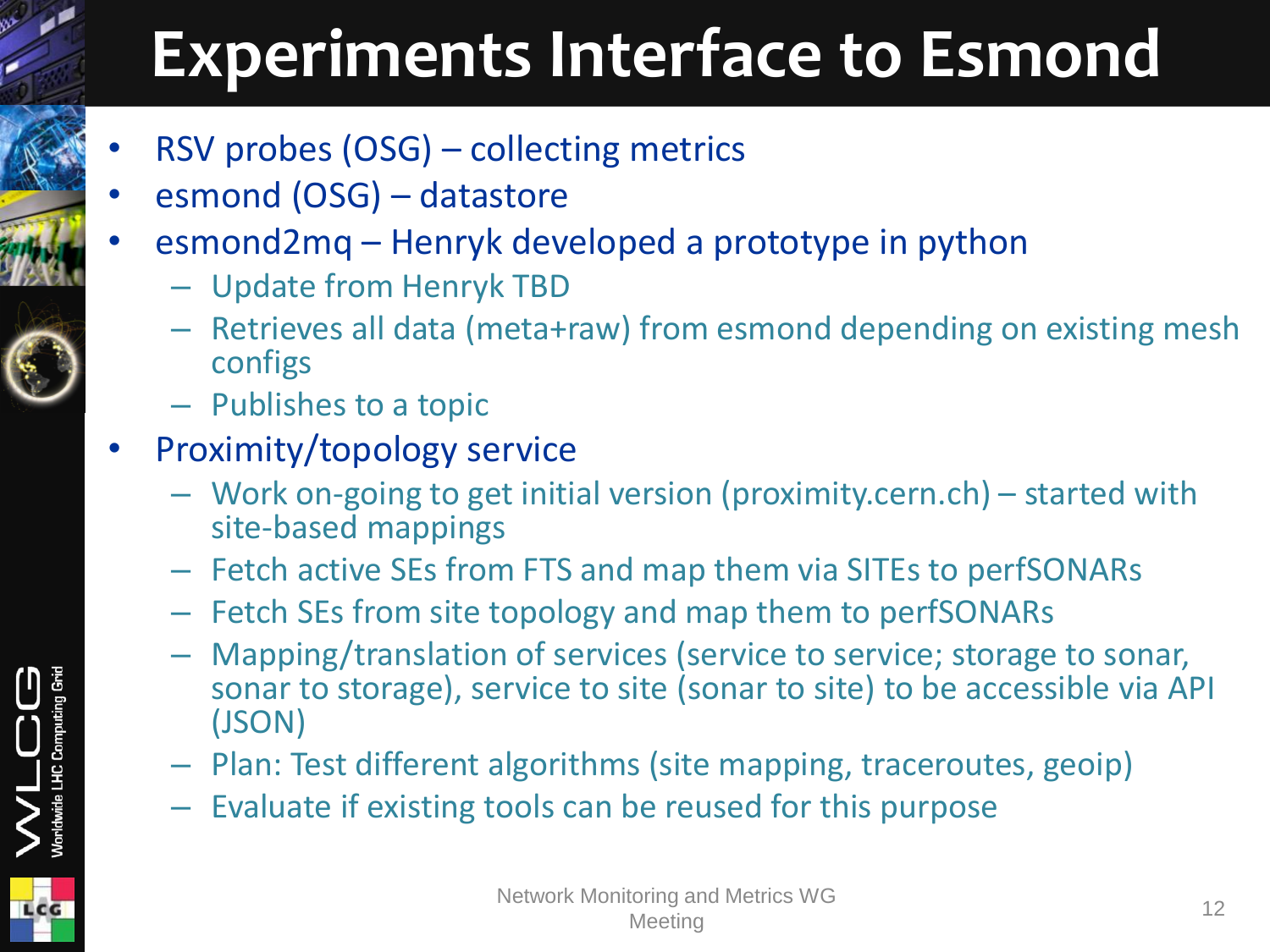# **FTS performance**

- FTS low level data movement service used by majority of WLCG transfers
- Current granularity and coverage is a good match to perfSONAR network
- Integration use cases available from FTS, but also from experiments
- ATLAS is doing a study (FTS performance study) that already integrates FTS and network metrics (traceroutes) – provides excellent starting point and can be extended to CMS and LHCb
	- Contacted CMS and LHCb, CMS interested, still waiting for LHCb
- Contacted Saul, Tomas and Hassen
	- Work is on-going to get common source of data for both FTS dashboard and FTS performance study
	- Outcome of the study can be very useful as an input to the FTS dashboard roadmap
- To be discussed in detail at the next meeting (May 6<sup>th</sup> 4PM CEST; https://indico.cern.ch/event/382623/)



**LHC Comp**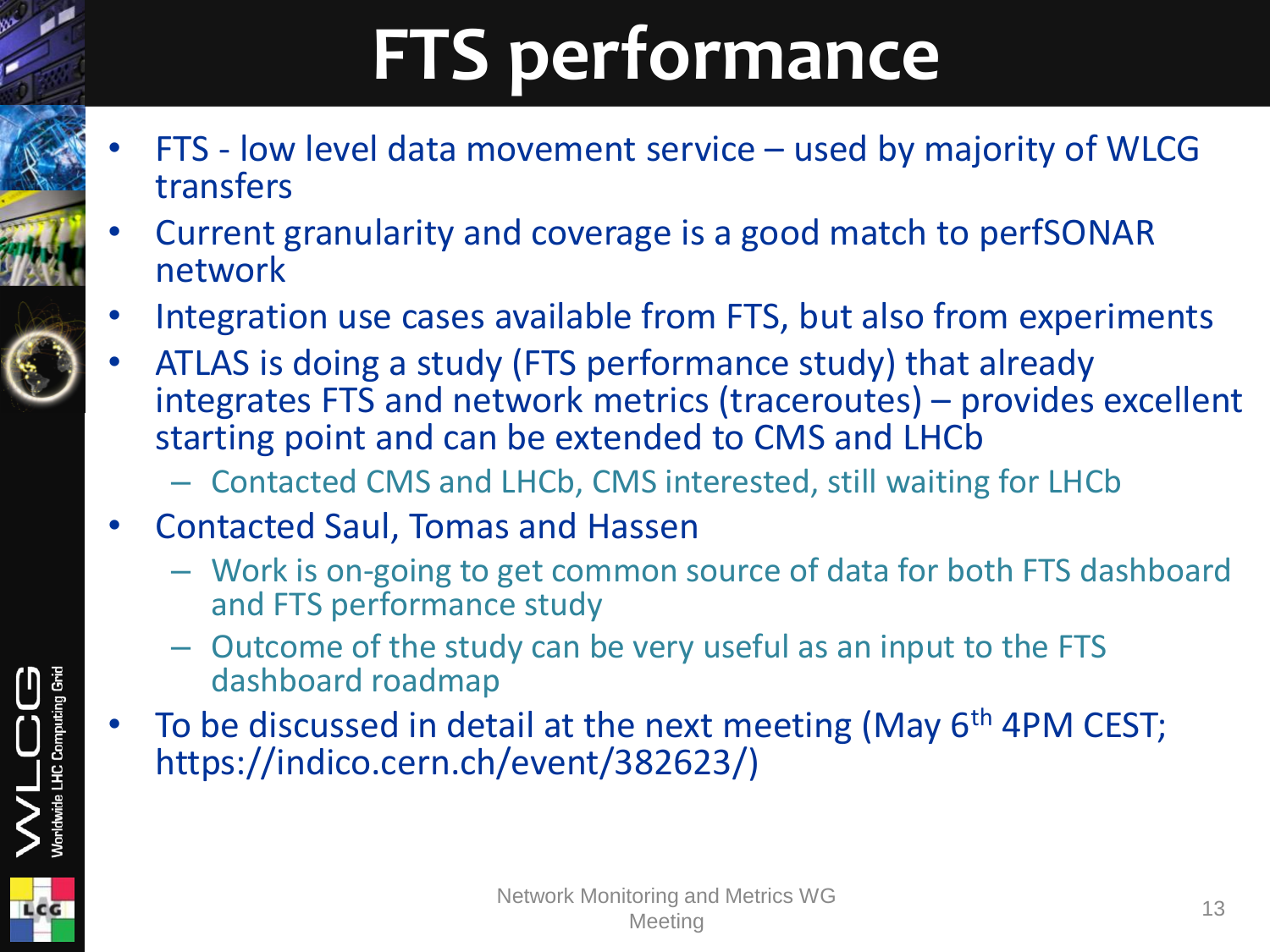### **AOB**